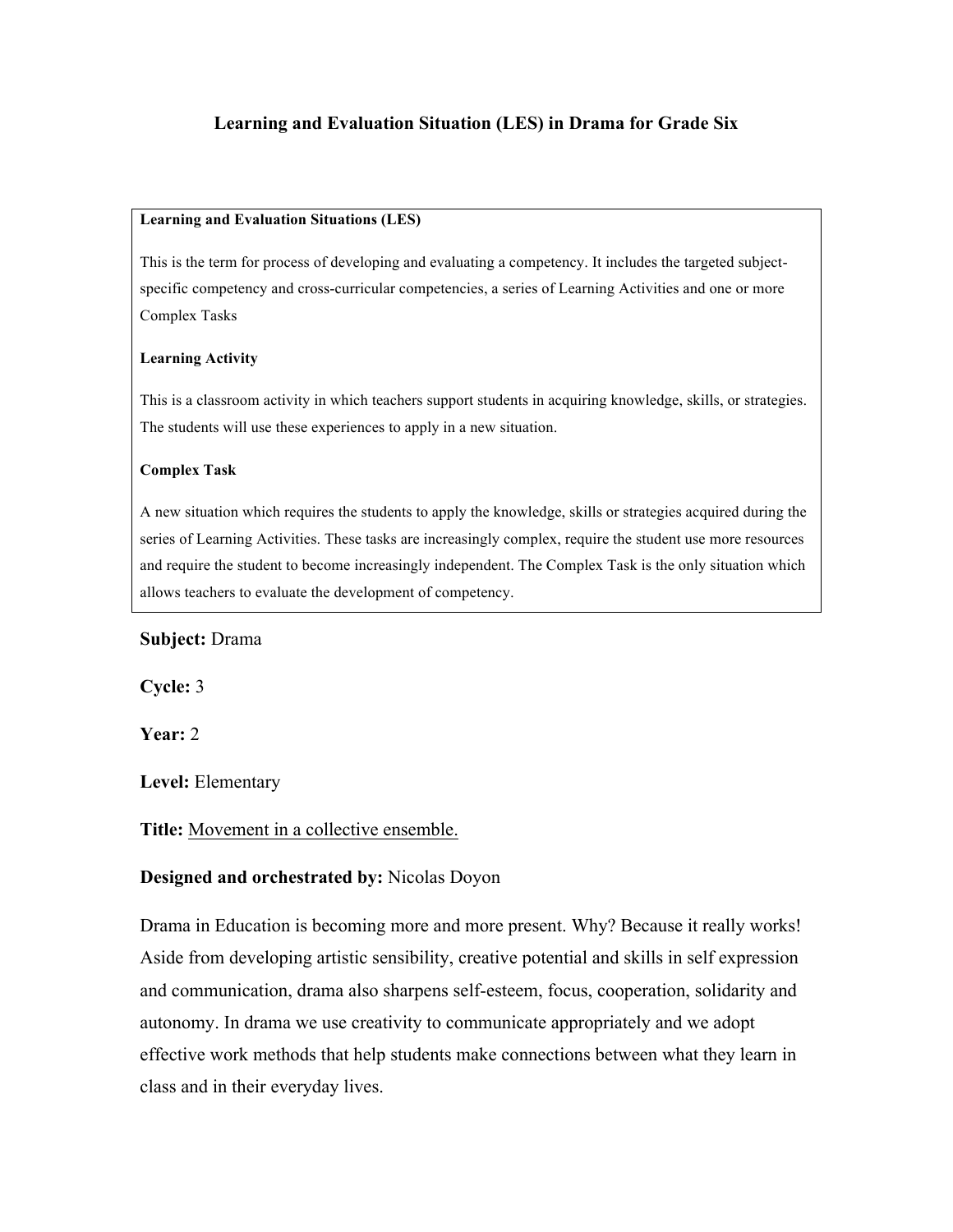# **Broad Areas of Learning (BAL)**

There are 5 **BAL** and their aim to meet the expectations often expressed by society with respect to the education system. This present **LES** features the following three.

# **(BAL 1) Health and well-being**

- To feel valued, accepted, confident, helpful and fulfilled
- To feel physical and psychological security
- To practice a clean and healthy lifestyle
- To make distinctions between acceptable and unacceptable actions and behaviors
- To become conscience of the self as a contributor to the group

## **(BAL 2) Personal and Career Planning**

- to value rules
- to participate in a fair manner
- to recognize one's strengths and weaknesses
- to know one's qualities, talents and interests
- to communicate effectively and adequately
- to resolve conflicts quickly and fairly
- to identify collective work as a stimulating and engaging experience
- to carry projects through to completion

## **(BAL 3) Community and citizenship**

- to become courteous and respectful
- to follow rules and instructions
- to appreciate and contribute to the development of others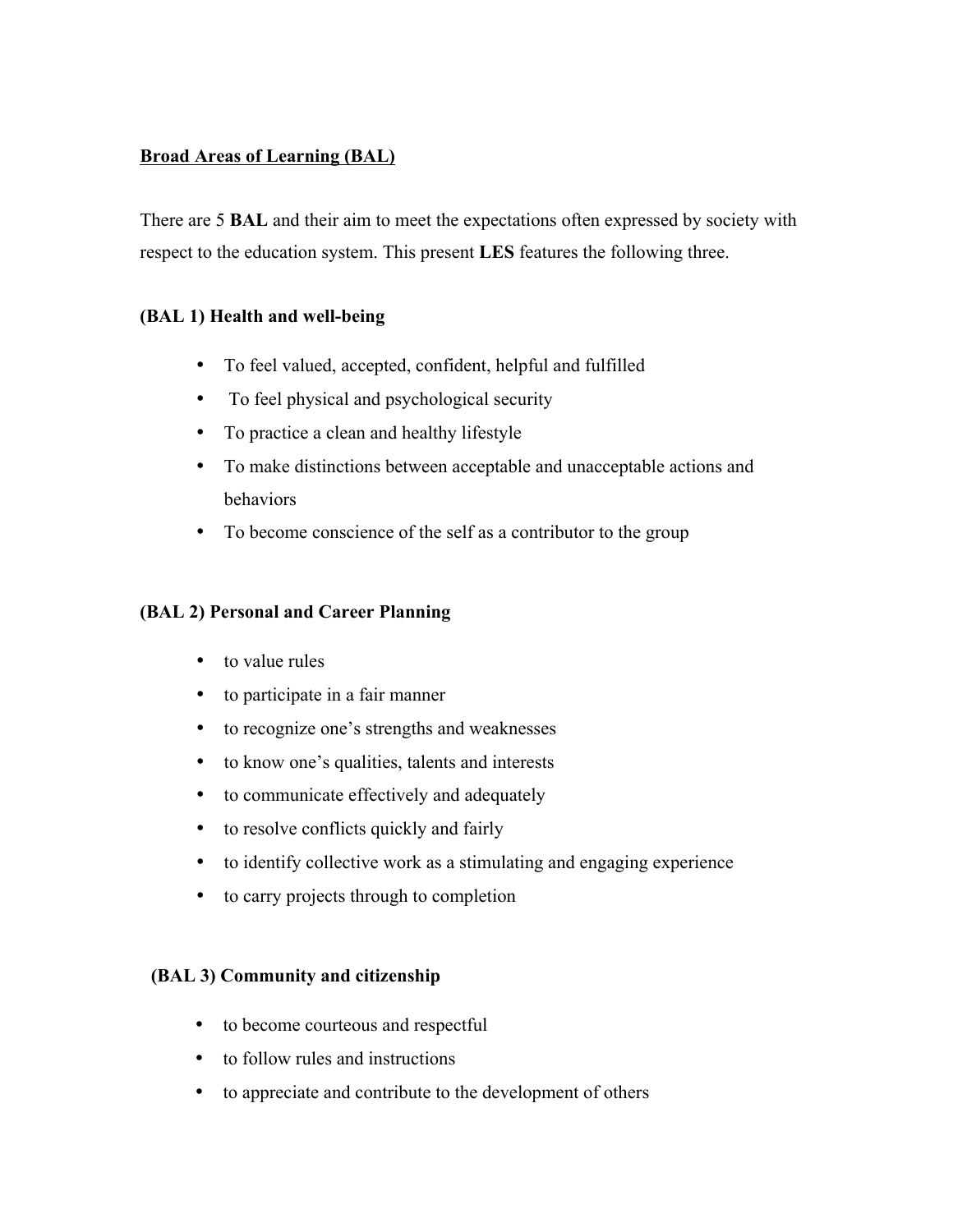- to develop tools that promote harmony and concentration in teamwork situations
- to share learning methods for the purpose of progress for the group
- to raise awareness of the many benefits related to good teamwork
- to build a sense of community within the group and beyond
- To learn to play an active role within a group and to show openness and respect

# **Subject Specific (SS) Competencies** (There are 3)

- SS1 To interpret dramatic scenes
- SS2 To invent dramatic scenes
- SS3 To appreciate dramatic scenes

# **Cross-Curricular (CC) Competencies**

There are 9 and they consist of essential knowledge in four categories: **intellectual, methodological, personal and social, and communication-related.** This present **LES** contains the following seven.

- CC2 Problem solving
- CC3 Developing critical thinking
- CC4 Creative thinking
- CC5 Application of other knowledge in order to facilitate steps
- CC7 Structuring identity
- CC8 Cooperation
- CC9 Communicating effectively using tact and proper vocabulary linked to subject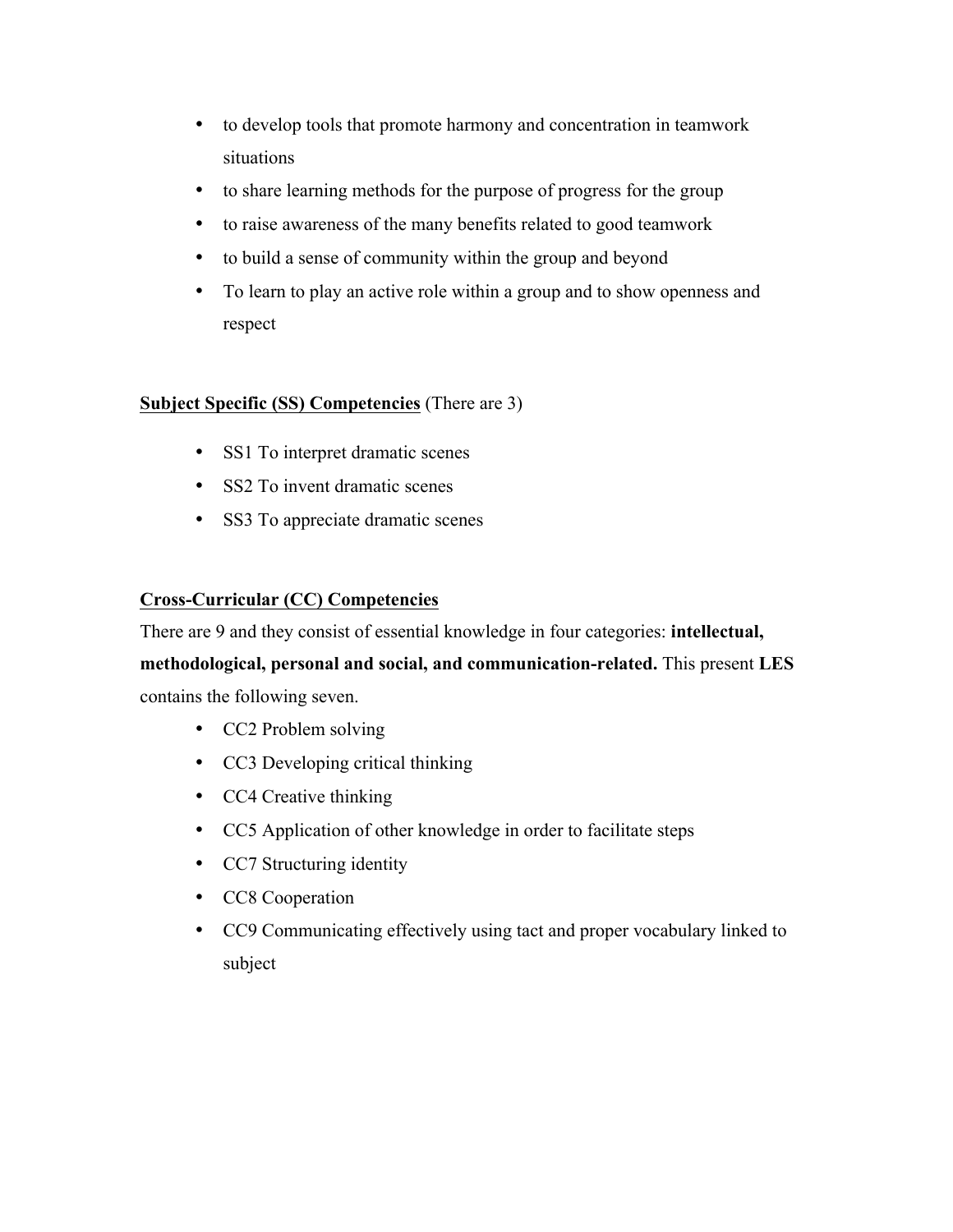## **Vocabulary**

- Attitude\*
- Basic Storyline
- Chorus (Ensemble)
- Concentration\*
- Dramatic Action\*
- Exaggeration
- Gesture Improvisation\*
- Gestures\*
- Levels\*
- Memorisation\*
- Movement\*
- Neutral Mask
- Neutral Position
- Performance in Mask
- Performance Space\*
- Plateau
- Posture\*
- Rehearsal
- Rhythm\*
- Stage right
- Stage left
- Use of Space

**\* Signifies vocabulary learned during previous cycles.**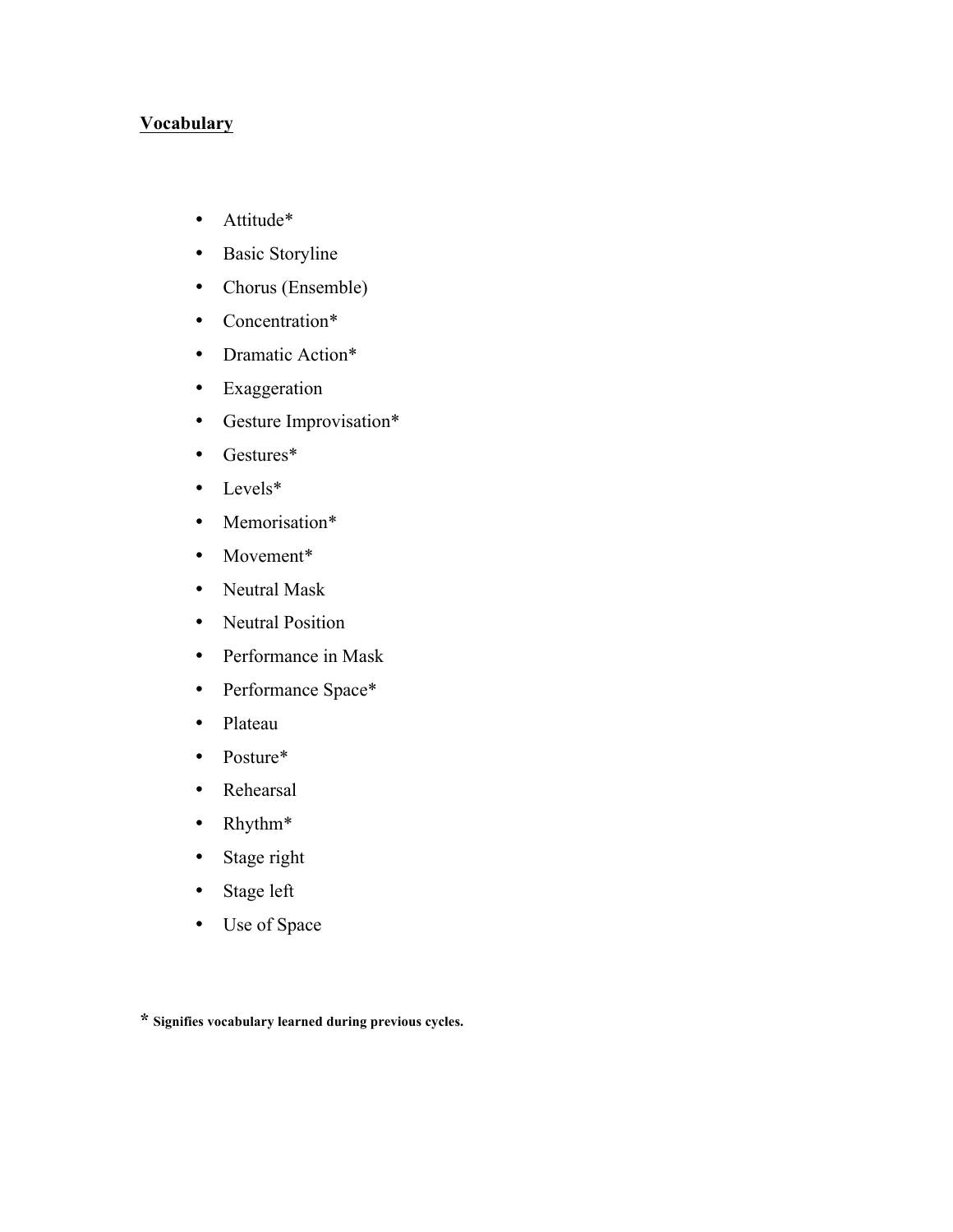**\**

# **LES PLAN: BIG PICTURE**

# **Duration: 600 minutes (10 lessons of 60 minutes)**

#### **OBJECTIVES**

- To belong to an ensemble and recognize its benefits and implications (idea sharing, listening, courtesy and patience)
- To become comfortable in a shared performing space
- To master dramatic movement
- To communicate effectively
- To exchange comments and suggestions using tact and the required vocabulary

### **GOAL**

To create and present a silent theatrical choreography based on an improvisation inspired by a musical piece.

| <b>SESSION 1</b>                                                                     |
|--------------------------------------------------------------------------------------|
| BAL(1, 3)                                                                            |
| SS(1, 3)                                                                             |
| CC(5, 7, 8, 9)                                                                       |
| 1. Presentation of the LES.                                                          |
| 2. Take a neutral position in the performance space: where is the performance space? |
| What is a neutral position? and why?                                                 |

3 Learn to walk neutrally in solo in the performance space.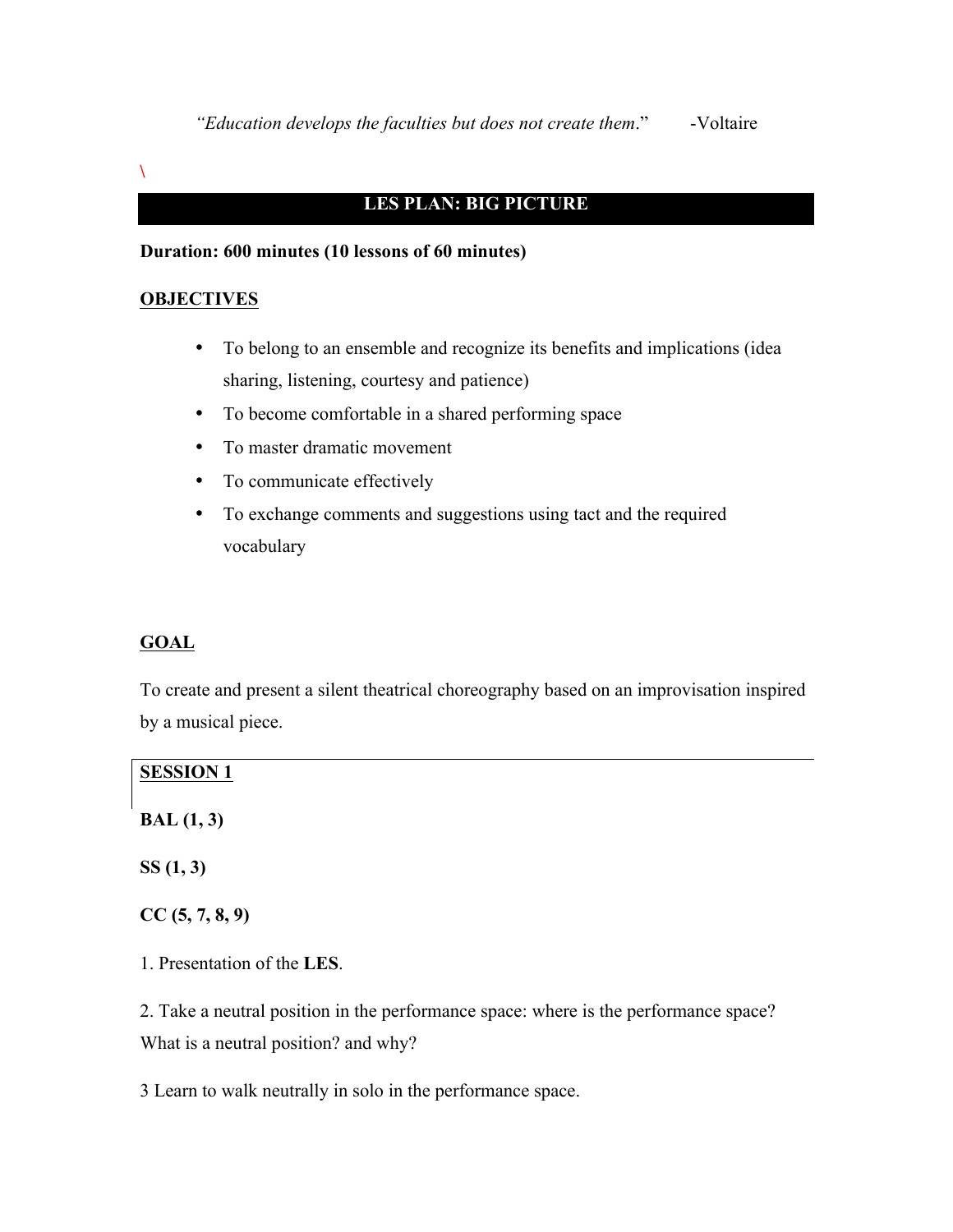4 Learn to walk neutrally in a group in the performance space while balancing the plateau.

5 Feedback: Questions and comments.

## **SESSION 2**

**BAL (1, 3)**

**SS (1, 3)**

**CC (2, 3, 4, 5, 6, 8, 9)**

1 Recap previous session.

2. Designate three **gestures** (*take, run and crush)* to be performed and repeated by neutral characters**.** Interpret each action by *following through*, and, while making sure to separate each gesture with a neutral position.

3 Repeat Exercise 2 by adding *walk* as a gesture of transition.

4. Feedback: Questions and comments.

### **SESSIONS 3 and 4**

**BAL (1, 3)**

**SS (1, 2, 3)**

**CC (2, 3, 4, 5, 7, 9)**

1. Recap previous session.

2. Recap Session 1

3. Take a neutral position in the performance space. At the signal become one of the four following characters: an old wise person, a dim-witted muscular person, an attractive egocentric or a manipulative hypocrite.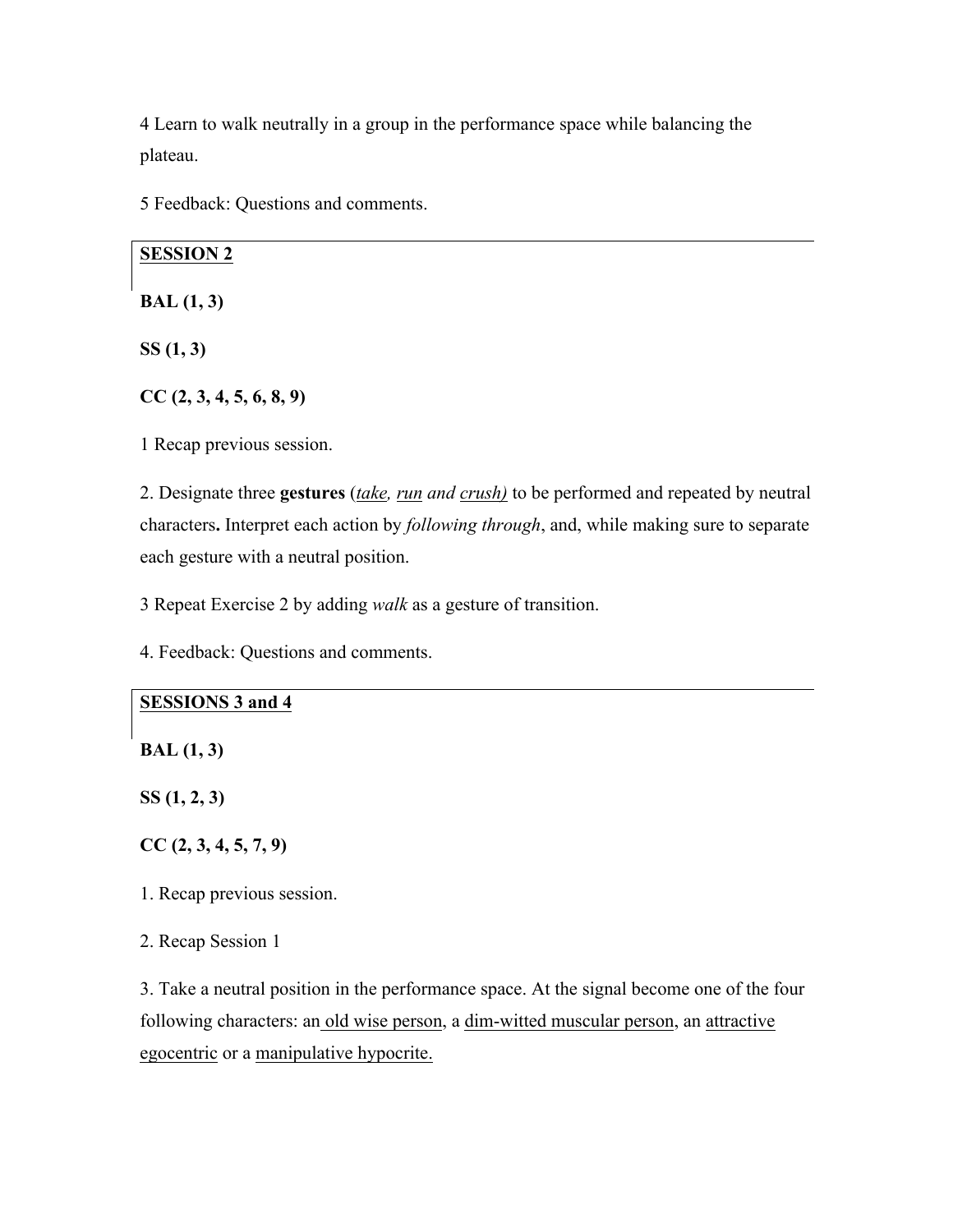4. Accompanied by music, incorporate a combination of movement characteristics to the chosen character: **fast** or **slow**, **fluid** or **staccato** and **heavy** or **light**.

5 Feedback: Questions and comments.

#### **SESSION 5**

**BAL (1, 3)**

**SS (1, 3)**

**CC (2, 3, 4, 5, 7, 9)**

1 Recap previous session.

2. Accompanied by music, explore the following elements and incorporate them in a neutral character:

 $\mathbf{AIR} = \text{slow}, \text{fluid}, \text{light}.$ 

**Water** = fast, fluid, heavy

**Earth** = slow, staccato, heavy.

Fire = fast, staccato, light.

3. Feedback: Questions and comments.

## **SESSION 6**

#### **BAL (1, 2, 3)**

**SS (1, 2, 3)**

**CC (2, 3, 4, 5, 7, 8, 9)**

1 Recap previous session.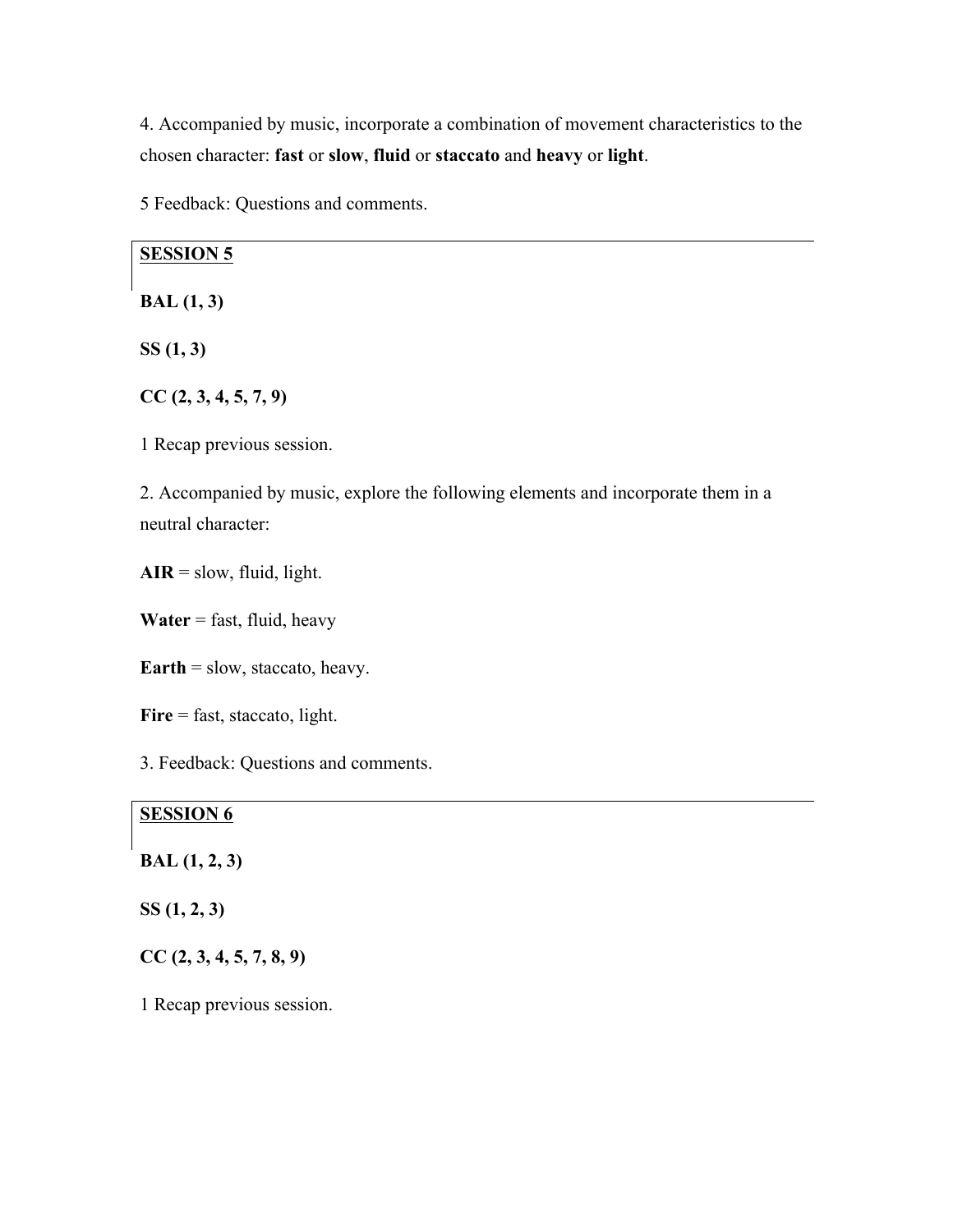2 Regroup previous characters (from SESSION 3) into groups of four and create a silent scene inspired and accompanied by a 2 minute piece of instrumental music combining the movement characteristics explored during SESSIONS 4 and 5.

3. Feedback: Questions and comments.

| <b>SESSION 7- See detailed outline on page 9.</b> |  |  |
|---------------------------------------------------|--|--|
|---------------------------------------------------|--|--|

| <b>SESSION 8</b>                                                                                                                                                      |
|-----------------------------------------------------------------------------------------------------------------------------------------------------------------------|
| BAL(1, 2, 3)                                                                                                                                                          |
| SS(1, 2, 3)                                                                                                                                                           |
| CC(2, 3, 4, 5, 7, 8, 9)                                                                                                                                               |
| 1. Recap previous SESSION                                                                                                                                             |
| 2 Watch the first scene from Ettore Scola's movie entitled Le Bal (1983) and observe the<br>unique introduction of characters in a silent scene accompanied by music. |

3. Implement and validate learned skills and knowledge in creating mute scenes inspired by the film.

4. Feedback: Questions and comments.

# **SESSION 9 and 10**

**BAL (1, 2, 3)**

**SS (1, 2, 3)**

**CC (2, 3, 4, 5, 7, 8, 9)**

1 Recap previous session

2. Same as Session 8, this time making the groups bigger and putting emphasis on emotion and atmosphere.

3 Feedback: Questions and comments after SESSION 9, wrap-up after the SESSION 10.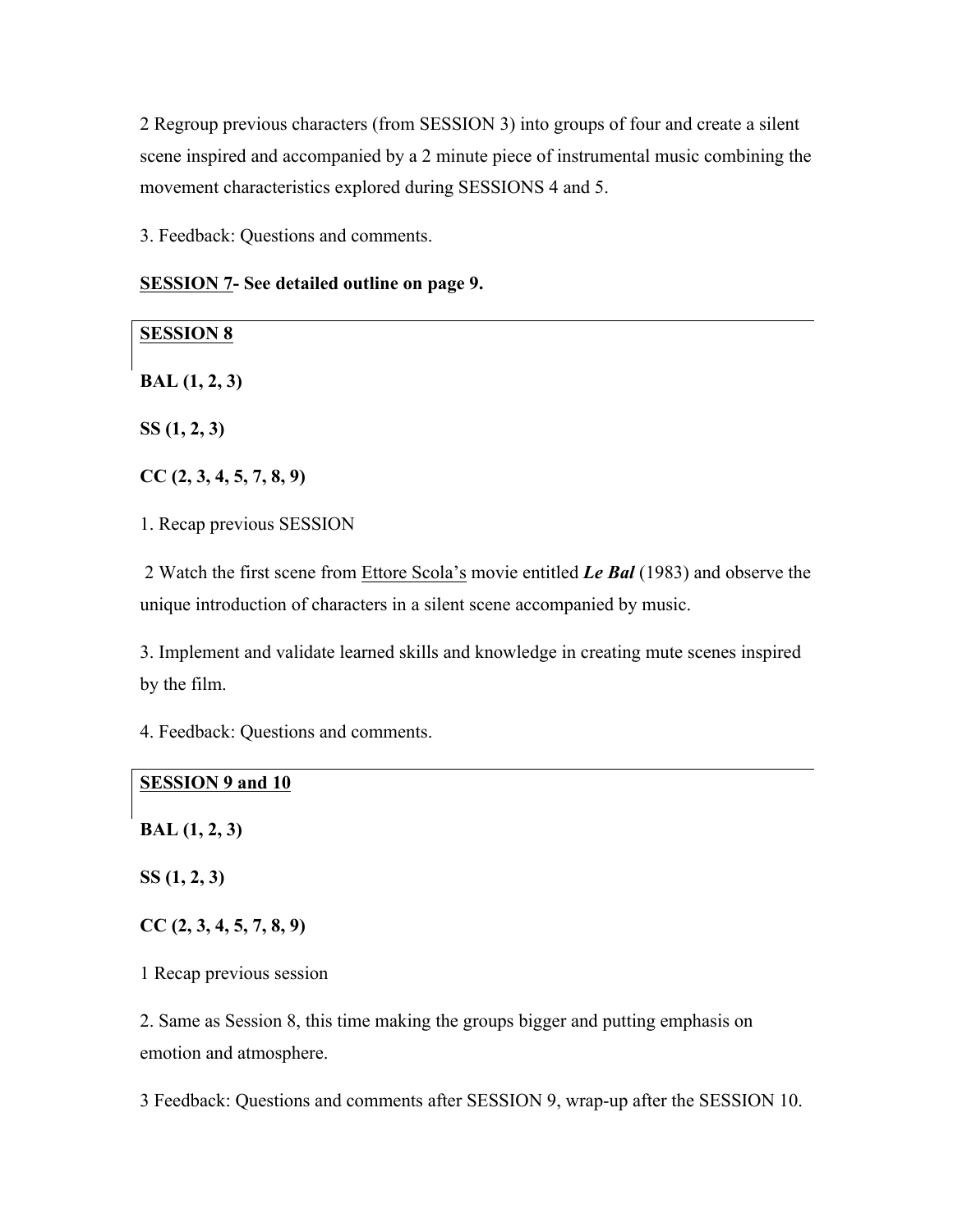## **LES: SESSION 7 in DETAIL**

**BAL (1, 2, 3)**

**SS (1, 3)**

**CC (2, 3, 5, 7, 8, 9)**

#### **Composition of teams**

Divide the class into three equal groups with a minimum of 8 and maximum of 12 students per team.

#### **Material needed**

Curtain, divider or screen, sound system and a bell.

#### **Duration**

60 minutes.

### **Pedagogical intention**

To bring the student to develop a professional attitude toward teamwork; understand that this type of work requires a lot of concentration and inner strength.

#### **I PREP**

Before welcoming the students, the teacher shall:

- · Prepare the space; a well lit performance space with a back stage area separated by a curtain, screen or sheet and a designated sitting area for the Audience-Group (AG).
- · Select an instrumental piece of music that contains an emotion and/or an atmosphere. You may want to consider a track from a movie soundtrack (ex: *Trainspotting, Clockwork Orange, Once upon a time in the West).*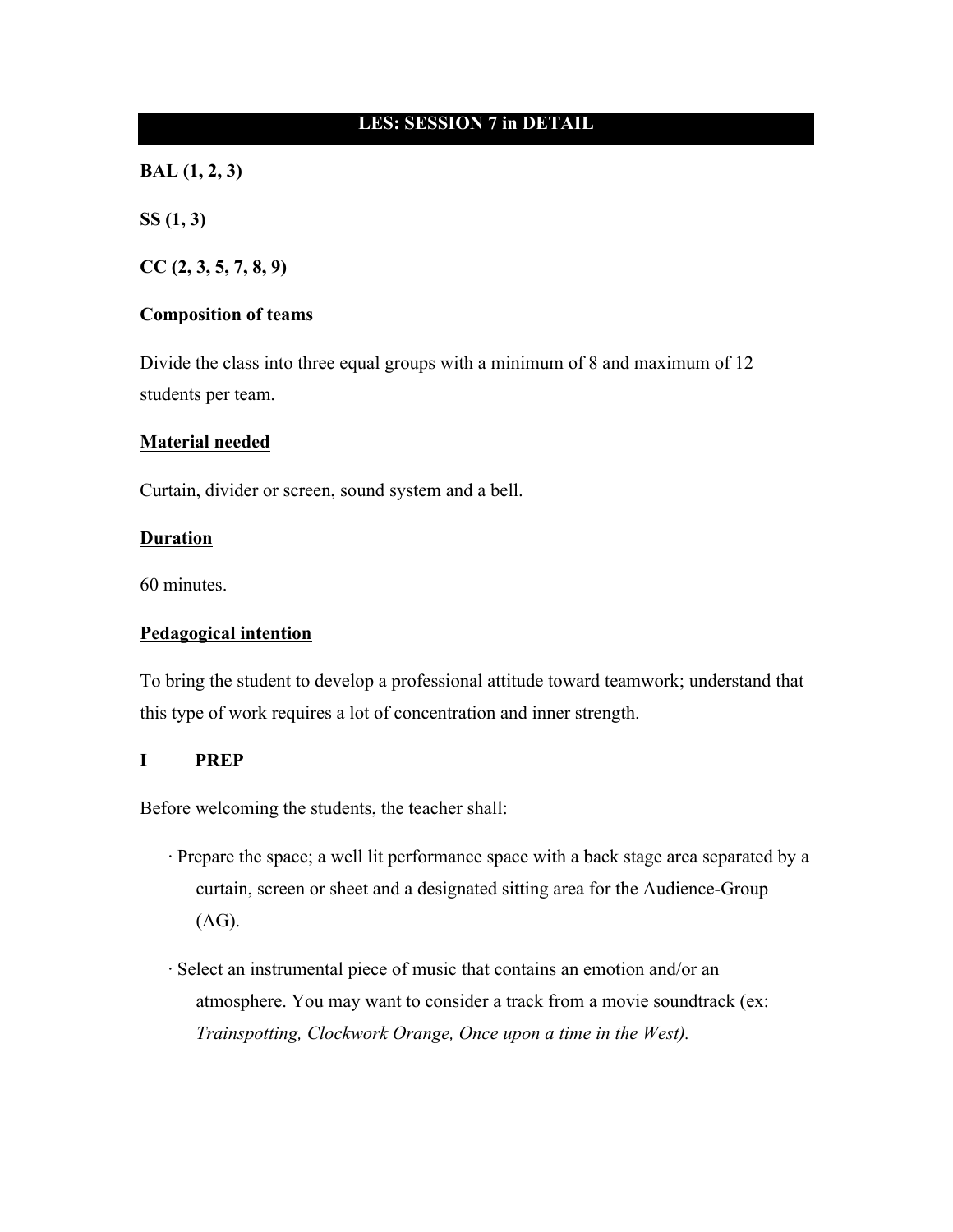## **II EXPLANATIONS**

When the students are in the drama studio, the teacher should:

- · Recap previous class, make sure all students remember what they have learned and how it will be applied to today's workshop.
- · Explain the present **LES;** its objectives and guidelines.
- · Form the groups. Each group will have the opportunity to be; (1) the Performing-Group **(PG)** and 2), the Audience-Group **(AG**).
- · Answer questions.

# **III ACTION**

This workshop is divided into 3 phases:

## **PHASE 1 Fusion**

## **PHASE 2 Transformations**

### **PHASE 3 Melt down**

### **Teacher explanations**

This activity takes place in three phases and they are: **fusion phase, transformations phase** and the **melt down phase.**

Each team will attempt to reach the final stage: the melt down phase.

The team on stage is called the *Performing-Group,* or the *PG*. The other teams who are watching the PG are the *Audience-Group* (*AG)***.**

The following work takes place in total silence and in harmony from start to beginning. You can't talk, laugh, run, cough, or sneeze.

If the PG breaks the silence or harmony, it will become AG and yield its PG status to the next group.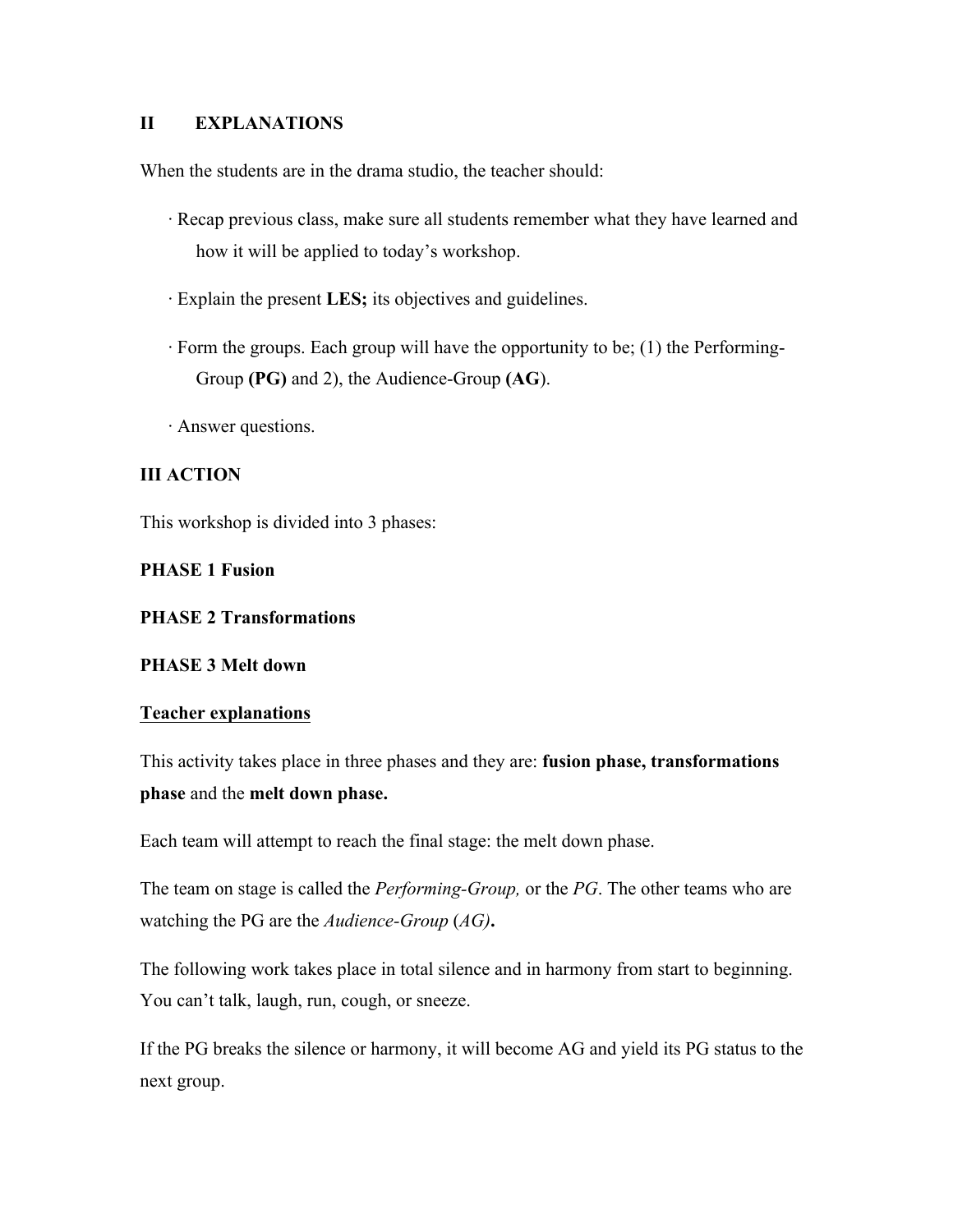Here are some examples of breaking the silence:

Speaking, coughing, laughing, and sneezing.

Here are some examples of a breaking the harmony:

Running on stage, entering too early or too late, peeking through the curtains.

"You have been warned that if you break the silence or harmony you will hear me say:

"*Thank you very much! Next group please!"*

Now skipping your turn is not a penalty. It is just a way of giving another chance at a later time when your entire team is more ready. This will be demanding and your concentration will be solicited.

Usually, when someone makes a mistake it's not intentional. But, unfortunately, this exercise is very demanding and does not excuse the innocent. You must be strong and determined in your actions.

Do you understand the instructions so far? Do you follow me?

If so, I will explain the first two phases. Then I will explain the final phase (the melt down) only if you make it there.

### **PHASE 1 FUSION**

#### Becoming One

This phase is called **fusion** because this is where each individual in your team will go from being a group of individuals to an ensemble of connected individuals.

I would like to inform you that this phase is the most demanding of the three.

Please listen well.

One at a time, you will enter the performing space. It will be up to you to choose collectively which person will enter first, second, third, etc. It is also your choice to enter from stage left or stage right.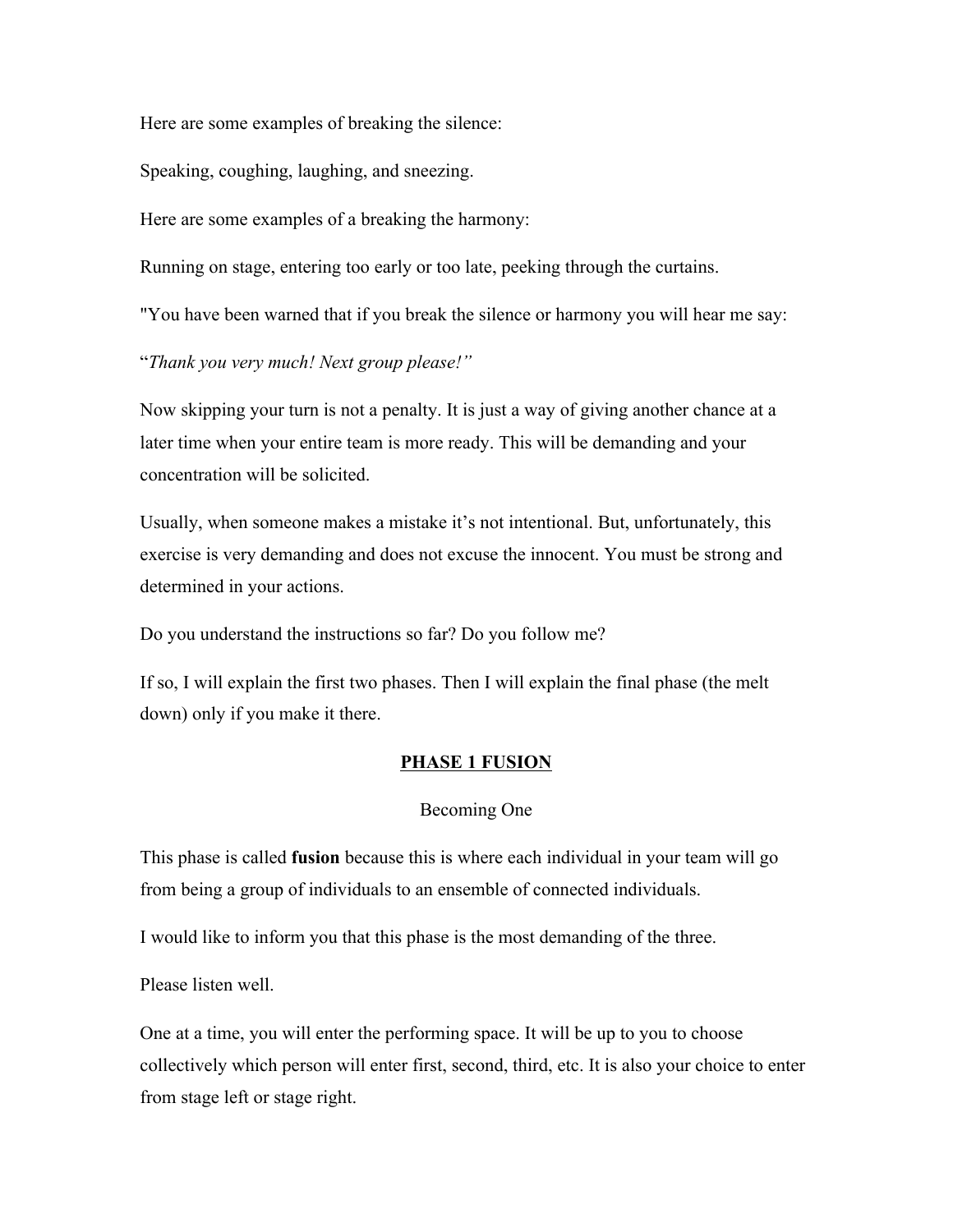Do be careful, if you all enter from the same side you may face a traffic jam on one side of the stage; an unbalanced plateau is never pretty and may lead to failure. I suggest you properly plan your entrances.

To better understand the approaches of this phase, I'll divide it into actions. You have four specific actions to *remember* in this initial phase.

### **Action 1 : Enter**

When I start the music, a first actor enters. This actor is **neutral**. Does not show character or emotion.

#### **Action 2: Walk**

Head to the center by walking in a direct and straight line. Don't forget to be neutral. Your face, your attitude and walk.

You must act as though you know exactly where you are heading, even if you don't.

I do not want to see an actor wandering aimlessly before taking his or her position.

I do not want to see a funny actor. Be neutral.

Before the second actor enters, the first must have completed the actions

#### (**enter**, **walk, stop** and **freeze).**

#### **Action 3 : Stop**

I probably do not need to explain this action.

You stop walking when you arrive at your destination and you perform the next action at the same time which is freeze.

#### **Action 4 : Freeze:** Become a statue

Freeze means do not to move at all. You're only allowed to breathe or blink - only if necessary.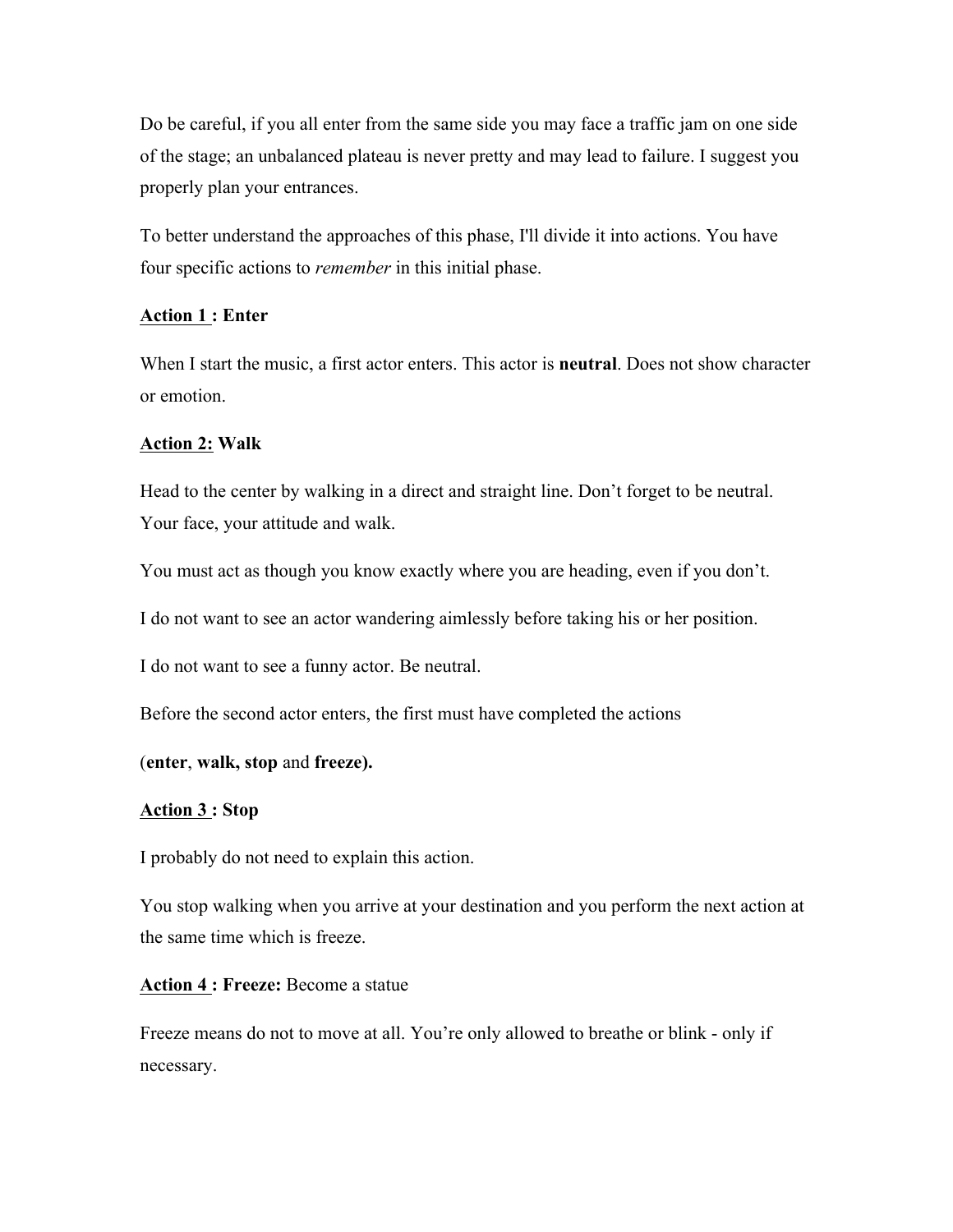Once in a freeze, the second actor may enter. Like the first, he or she must follow the same rules.

In your freeze you will:

- · Take a neutral position
- · Choose something (not someone) to stare at

While I direct you, you will not look at me. You will listen to my instructions and adapt your dramatic actions to what I say - but you will not look at me.

When you reach the group, you must create a point of contact with someone from your ensemble.

This can be done by touching one (or more) person and by using one (or more) body part. You must hold that contact until the end of the Phase.

Don't worry; you will have many opportunities to change your point of contact during the transformations phase.

Your connections will give us the impressions your team is made up of many small islands merged together to make a big powerful island – that does not move. Freeze.

Once all of the PG is (connected and frozen) onstage we move on to the second phase.

### **PHASE 2 TRANSFORMATION**

At the sound of the bell you must change your neutral position and point of contact. Whether you keep your eyes on the same object as before or change it is entirely up to you individually. Each time you hear the bell ring, you will transform into a different position. Don't forget to freeze, stare and remain connected to ensemble. I also encourage you to explore with different levels (stand, sit, kneel).

You will have one second to transform and you will keep transforming into different poses until I decide PG has mastered the phase.

#### **PHASE 3 MELT DOWN**